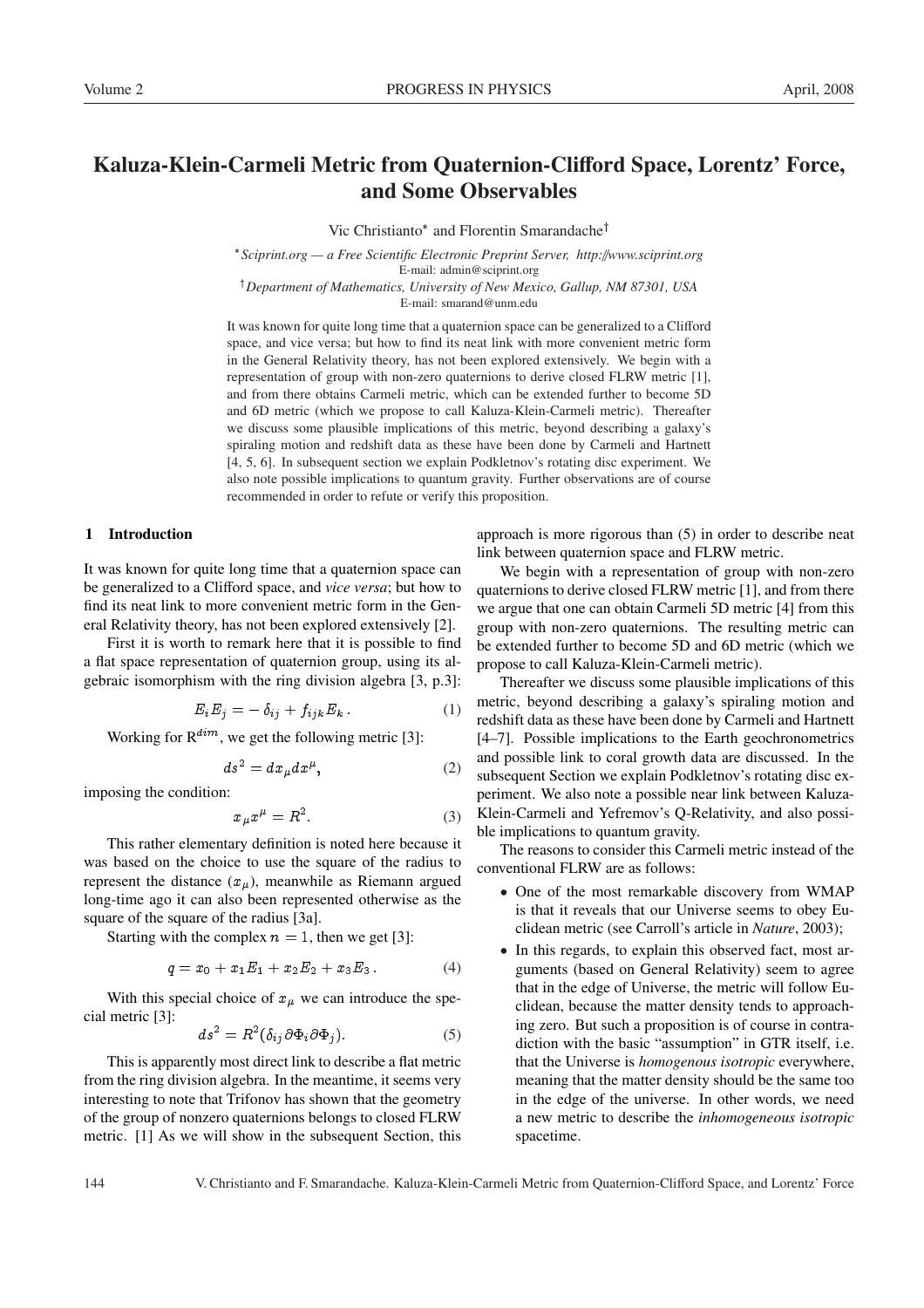$$
g_{\alpha\beta} = \begin{pmatrix} \tau(\eta)(\frac{\dot{R}}{R})^2 & 0 & 0 & 0 \\ 0 & -\tau(\eta) & 0 & 0 \\ 0 & 0 & -\tau(\eta)\sin^2(\chi) & 0 \\ 0 & 0 & 0 & -\tau(\eta)\sin^2(\chi)\sin^2(\vartheta) \end{pmatrix}.
$$
 (6)

- Furthermore, from astrophysics one knows that spiral galaxies do not follow Newtonian potential exactly. Some people have invoked MOND or modified (Post-) Newton potential to describe that deviation from Newtonian potential [8, 9]. Carmeli metric is another possible choice [4], and it agrees with spiral galaxies, and also with the redshift data [5–7].
- Meanwhile it is known, that General Relativity is strictly related to Newtonian potential (Poisson's equation). All of this seems to indicate that General Relativity is only applicable for some limited conditions, but it may not be able to represent the *rotational aspects of gravitational phenomena*. Of course, there were already extensive research in this area of the generalized gravitation theory, for instance by introducing a torsion term, which vanishes in GTR [10].

Therefore, in order to explain spiral galaxies' rotation curve and corresponding "dark matter", one can come up with a different route instead of invoking a kind of strange matter. In this regards, one can consider dark matter as a property of the metric of the spacetime, just like the precession of the first planet is a property of the spacetime in General Relativity.

Of course, there are other methods to describe the *inhomogeneous* spacetime, see [15, 16], for instance in [16] a new differential operator was introduced:  $\frac{\delta}{\delta \tau} = \frac{1}{H_o} \frac{1}{c} \frac{\delta}{\delta t}$ , which seems at first glance as quite similar to Carmeli method. But to our present knowledge Carmeli metric is the most consistent metric corresponding to generalized FLRW (derived from a quaternion group).

Further observations are of course recommended in order to refute or verify this proposition.

## 2 FLRW metric associated to the group of non-zero quaternions

The quaternion algebra is one of the most important and wellstudied objects in mathematics and physics; and it has natural Hermitian form which induces Euclidean metric [1]. Meanwhile, Hermitian symmetry has been considered as a method to generalize the gravitation theory (GTR), see Einstein paper in *Ann. Math.* (1945).

In this regards, Trifonov has obtained that a natural extension of the structure tensors using nonzero quaternion bases will yield formula (6). (See [1, p.4].)

Interestingly, by *assuming* that [1]:

$$
\tau(\eta)\left(\frac{\dot{R}}{R}\right)^2 = 1, \qquad (7)
$$

then equation (6) reduces to closed FLRW metric [1, p.5]. Therefore one can say that closed FLRW metric is neatly associated to the group of nonzero quaternions.

Now consider equation (7), which can be rewritten as:

$$
\tau(\eta)(R)^2 = R^2. \tag{8}
$$

Since we choose (8), then the radial distance can be expressed as:

$$
dR^2 = dz^2 + dy^2 + dx^2.
$$
 (9)

Therefore we can rewrite equation (8) in terms of (9):

$$
\tau(\eta)(d\dot{R})^2 = (dR)^2 = dz^2 + dy^2 + dx^2, \qquad (10)
$$

and by defining

$$
\tau(\eta) = \tau^2 = \frac{1}{H_0^2(\eta)} = \frac{1}{\alpha (H_0^2)^n} \,. \tag{11}
$$

Then we can rewrite equation (10) in the form:

$$
\tau(\eta)(d\dot{R})^2 = \tau^2 (dv)^2 = dz^2 + dy^2 + dx^2, \qquad (12)
$$

or

$$
-\tau^2 (dv)^2 + dz^2 + dy^2 + dx^2 = 0,
$$
 (13)

which is nothing but an original Carmeli metric [4, p.3, equation (4)] and [6, p.1], where  $H_0$  represents Hubble constant (by setting  $\alpha = n = 1$ , while in [12] it is supposed that  $\alpha = 1.2$ ,  $n = 1$ ). Further extension is obviously possible, where equation (13) can be generalized to include the  $(i c dt)$  component in the conventional Minkowski metric, to become (Kaluza-Klein)-Carmeli 5D metric [5, p.1]:

$$
-\tau^2 (dv)^2 + dz^2 + dy^2 + dx^2 + (icdt)^2 = 0.
$$
 (14)

Or if we introduce equation (13) in the general relativistic setting [4, 6], then one obtains:

$$
ds2 = \tau2 (dv)2 - eξ \cdot dr2 - R2 \cdot (d\vartheta2 + \sin2 \vartheta \cdot d\varphi2). (15)
$$

The solution for  $(15)$  is given by  $[6, p.3]$ :

$$
\frac{dr}{dv} = \tau \cdot \exp\left(-\frac{\xi}{2}\right) \,, \tag{16}
$$

which can be written as:

$$
\frac{d\dot{r}}{dr} = \frac{dv}{dr} = \tau^{-1} \cdot \exp\left(\frac{\xi}{2}\right). \tag{17}
$$

This result implies that there shall be a metric deformation, which may be associated with astrophysics observation, such as the possible AU differences [11, 12].

V. Christianto and F. Smarandache. Kaluza-Klein-Carmeli Metric from Quaternion-Clifford Space, and Lorentz' Force 145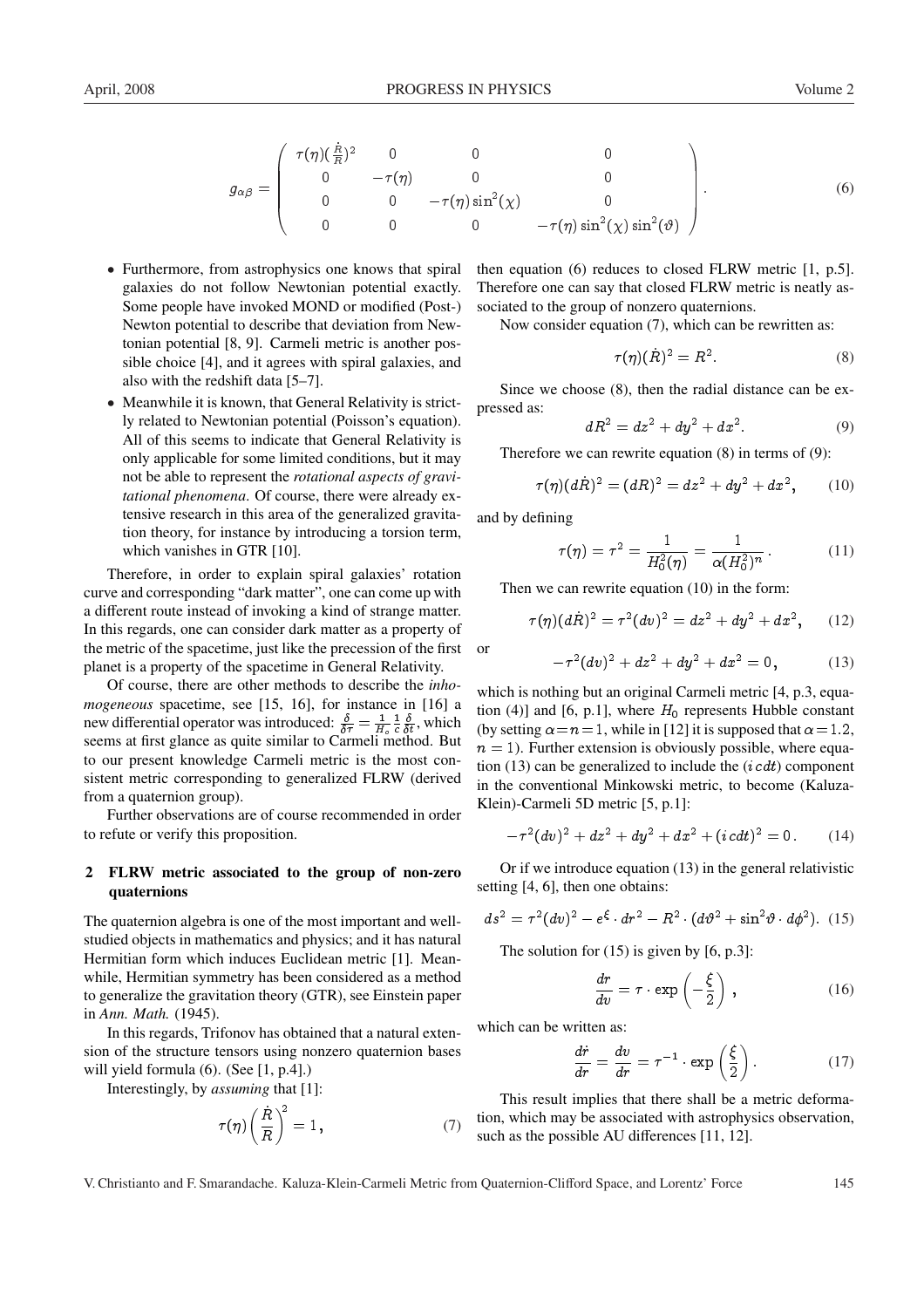or

Furthermore, this proposition seems to correspond neatly to the Expanding Earth hypothesis, because [13]:

"In order for expansion to occur, the moment of inertia constraints must be overcome. An expanding Earth would necessarily rotate more slowly than a smaller diameter planet so that angular momentum would be conserved." (Q.1)

We will discuss these effects in the subsequent Sections.

We note however, that in the original Carmeli metric, equation (14) can be generalized to include the potentials to be determined, to become [5, p.1]:

$$
ds^{2} = \left(1 + \frac{\Psi}{\tau^{2}}\right)\tau^{2} (dv)^{2} - dr^{2} + \left(1 + \frac{\Phi}{c^{2}}\right)c^{2} dt^{2}, (18)
$$

where

$$
dr^2 = dz^2 + dy^2 + dx^2.
$$
 (19)

The line element represents a spherically symmetric *inhomogeneous* isotropic universe, and the expansion is a result of the spacevelocity component. In this regards, metric (18) describes *funfbein* ("five-legs") similar to the standard Kaluza-Klein metric, for this reason we propose the name Kaluza-Klein-Carmeli for all possible metrics which can be derived or extended from equations (8) and (10).

To observe the expansion at a definite time, the  $(i c dt)$ term in equation (14) has been ignored; therefore the metric becomes "*phase-space*" Minkowskian. [5, p.1]. (A similar phase-space Minkowskian has been considered in various places, see for instance [16] and [19].) Therefore the metric in (18) reduces to (by taking into consideration the isotropic condition):

$$
dr^{2} + \left(1 + \frac{\Psi}{\tau^{2}}\right)\tau^{2} (dv)^{2} = 0.
$$
 (20)

Alternatively, one can suppose that in reality this assumption may be reasonable by setting  $c \to 0$ , such as by considering the metric for the phonon speed  $c_s$  instead of the light speed c; see Volovik, etc. Therefore (18) can be rewritten as:

$$
ds_{phonon}^2 = \left(1 + \frac{\Psi}{\tau^2}\right)\tau^2 (dv)^2 - dr^2 + \left(1 + \frac{\Phi}{c_s^2}\right)c_s^2 dt^2.
$$
\n
$$
(21)
$$

To summarize, in this Section we find out that not only closed FLRW metric is associated to the group of nonzero quaternions [1], but also the same group yields Carmeli metric. In the following Section we discuss some plausible implications of this proposition.

### 3 Observable A: the Earth geochronometry

One straightforward implication derived from equation (8) is that the ratio between the velocity and the radius is directly proportional, regardless of the scale of the system in question:

$$
\left(\frac{\dot{R}}{R}\right)^2 = \tau(\eta)^{-1},\tag{22}
$$

 $R_1$  $\dot{R}_1$  $=\left(\frac{R_2}{R_1}\right)$  $\dot{R}_2$  $= \sqrt{\tau(\eta)}$  (23)

Therefore, one can say that there is a direct proportionality between the *spacevelocity* expansion of, let say, Virgo galaxy and the Earth geochronometry. Table 1 displays the calculation of the Earth's radial expansion using the formula represented above [17]:

Therefore, the Earth's radius increases at the order of  $\sim$  0.166 cm/year, which may correspond to the decreasing angular velocity  $(Q.1)$ . This number, albeit very minute, may also correspond to the Continental Drift hypothesis of A. Wegener [13, 17]. Nonetheless the reader may note that our calculation was based on Kaluza-Klein-Carmeli's phase-space *spacevelocity* metric.

Interestingly, there is a quite extensive literature suggesting that our Earth experiences a continuous deceleration rate. For instance, J. Wells [14] described a increasing day-length of the Earth [14]:

"It thus appears that the length of the day has been increasing throughout geological time and that the number of days in the year has been decreasing. At the beginning of the Cambrian the length of the day would have been  $21^{\mathrm{h}}$ ." (Q.2)

Similar remarks have been made, for instance by G. Smoot [13]:

"In order for this to happen, the lunar tides would have to slow down, which would affect the length of the lunar month. ... an Earth year of 447 days at 1.9 Ga decreasing to an Earth year of 383 days at 290 Ma to 365 days at this time. However, the Devonian coral rings show that the *day is increasing by 24 seconds every million years,* which would allow for an expansion rate of about 0.5% for the past 4.5 Ga, all other factors being equal." (Q.3)

Therefore, one may compare this result (Table 1) with the increasing day-length reported by J. Wells [13].

#### 4 Observable B: the Receding Moon from the Earth

It is known that the Moon is receding from the Earth at a constant rate of  $\sim$  4cm/year [17, 18].

Using known values:  $G = 6.6724 \times 10^{-8}$  cm<sup>2</sup>/(g  $\sec^2$ ) and  $\rho = 5.5 \times 10^6$  g/m<sup>3</sup>, and the Moon's velocity  $\sim$  7.9 km/sec, then one can calculate using known formulas:

$$
Vol = \frac{4}{3} \pi \cdot (R + \Delta R)^3, \qquad (24)
$$

$$
M + \Delta M = \text{Vol} \cdot \rho, \qquad (25)
$$

$$
r + \Delta r = \frac{G \cdot (M + \Delta M)}{v^2}, \qquad (26)
$$

where  $r, v, M$  each represents the distance from the Moon to the Earth, the Moon's orbital velocity, and the Earth's mass,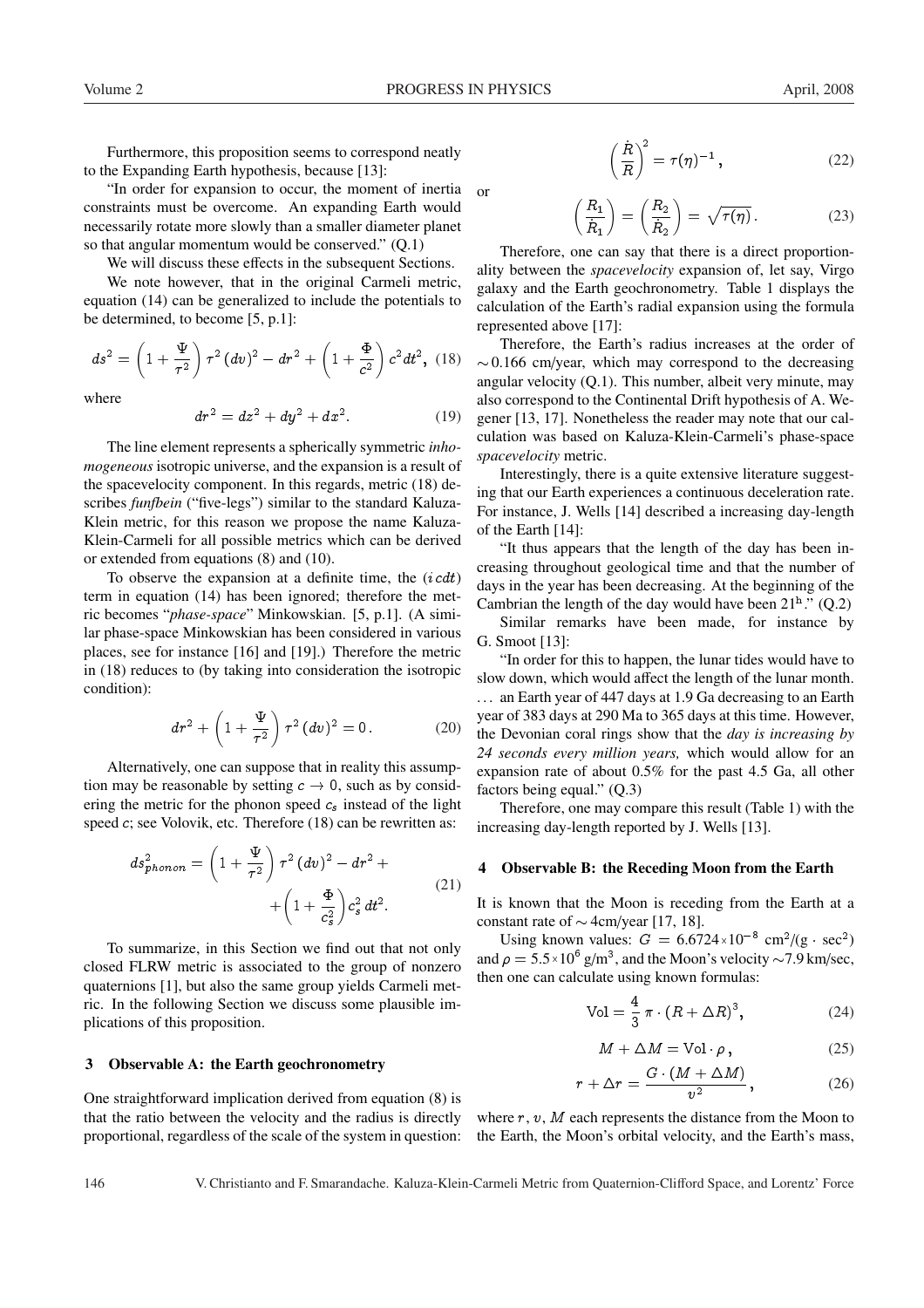| Nebula     | Radial velocity<br>(mile/s) | Distance<br>$(10^3 \text{ kly})$ | Ratio<br>$(10^{-5}$ cm/yr) | the Earth dist.<br>(R, km) | Predicted the Earth exp.<br>$(\Delta R, cm/year)$ |
|------------|-----------------------------|----------------------------------|----------------------------|----------------------------|---------------------------------------------------|
| Virgo      | 750                         | 39                               | 2.617                      | 6371                       | 0.16678                                           |
| Ursa Mayor | 9300                        | 485                              | 2.610                      | 6371                       | 0.166299                                          |
| Hydra      | 38000                       | 2000                             | 2.586                      | 6371                       | 0.164779                                          |
| Bootes 2   | 86000                       | 4500                             | 2.601                      | 6371                       | 0.165742                                          |
|            |                             |                                  |                            |                            |                                                   |
| Average    |                             |                                  | 2.604                      |                            | 0.1659                                            |

Table 1: Calculation of the radial expansion from the Galaxy velocity/distance ratio. Source: [17].

respectively. Using this formula we obtain a prediction of the Receding Moon at the rate of 0.00497 m/year. This value is around 10% compared to the observed value 4 cm/year.

Therefore one can say that this calculation shall take into consideration other aspects. While perhaps we can use other reasoning to explain this discrepancy between calculation and prediction, for instance using the "*conformal brane*" method by Pervushin [20], to our best knowledge this effect has neat link with the known paradox in astrophysics, i.e. the observed matter only contributes around  $\sim$  1–10% of all matter that is supposed to be "there" in the Universe.

An alternative way to explain this discrepancy is that there is another type of force different from the known Newtonian potential, i.e. by taking into consideration the expansion of the "surrounding medium" too. Such a hypothesis was proposed recently in [21]. But we will use here a simple argument long-time ago discussed in [22], i.e. if there is a force other than the gravitational force acting on a body with mass, then it can be determined by this equation [22, p.1054]:

$$
\frac{d(mv_0)}{dt} = F + F_{gr},\qquad(27)
$$

where  $v_0$  is the velocity of the particle relative to the absolute space [22a]. The gravitational force can be defined as before:

$$
F_{gr} = -m \nabla V , \qquad (28)
$$

where the function  $V$  is solution of Poisson's equation:

$$
\nabla^2 V = 4\pi K\mu\,,\tag{29}
$$

and K represents Newtonian gravitational constant. For system which does not obey Poisson's equation, see [15].

It can be shown, that the apparent gravitational force that is produced by an aether flow is [22]:

$$
F_{gr} = m \frac{\partial v}{\partial t} + m \nabla \left(\frac{v^2}{2}\right) - mv_0 \times \nabla \times v + v \frac{dm}{dt}, \quad (30)
$$

which is an extended form of Newton law:

$$
\vec{F} = \frac{d}{dt} \left( \vec{m} \vec{v} \right) = m \left( \frac{d\vec{v}}{dt} \right) + v \left( \frac{d\vec{m}}{dt} \right). \tag{31}
$$

If the surrounding medium be equivalent to Newton's theory, this expression shall reduce to that given in (27). Supposing the aether be irrotational relative to the particular system of the coordinates, and  $m =$ const, then (29) reduces [22]:

$$
F_{gr} = -m\left(-\frac{\partial v}{\partial t} - \nabla\left(\frac{v^2}{2}\right)\right),\tag{32}
$$

which will be equivalent to equation (27) only if:

$$
\nabla V = \frac{\partial v}{\partial t} + \nabla \left(\frac{v^2}{2}\right). \tag{33}
$$

Further analysis of this effect to describe the Receding Moon from the Earth will be discussed elsewhere. In this Section, we discuss how the calculated expanding radius can describe (at least partially) the Receding Moon from the Earth. Another possible effect, in particular the deformation of the surrounding medium, shall also be considered.

#### 5 Observable C: Podkletnov's rotation disc experiment

It has been discussed how gravitational force shall take into consideration the full description of Newton's law. In this Section, we put forth the known equivalence between Newton's law (31) and Lorentz' force [23], which can be written (supposing  $m$  to be constant) as follows:

$$
\vec{F} = \frac{d}{dt} \left( \gamma \vec{m} \vec{v} \right) = \gamma m \left( \frac{d\vec{v}}{dt} \right) = q \left( \vec{E} + \frac{1}{c} \vec{v} \times \vec{B} \right), \quad (34)
$$

where the relativistic factor is defined as:

$$
\gamma = \pm \sqrt{\frac{1}{1 - \beta^2}} \,. \tag{35}
$$

while we can expand this equation in the cylindrical coordinates [23], we retain the simplest form in this analysis. In accordance with Spohn, we define [24]:

$$
E = -\nabla A. \tag{36}
$$

$$
B = \nabla \times A. \tag{37}
$$

For Podkletnov's experiment [26–28], it is known that there in a superconductor  $E = 0$  [25], and by using the mass m in lieu of the charge ratio  $\frac{e}{c}$  in the right hand term of (34) called the "gravitational Lorentz force", we get:

$$
m\left(\frac{d\vec{v}}{dt}\right) = \frac{m}{\gamma}\left(\vec{v} \times \vec{B}\right) = \frac{1}{\gamma}\left(\vec{p} \times \vec{B}\right). \tag{38}
$$

V. Christianto and F. Smarandache. Kaluza-Klein-Carmeli Metric from Quaternion-Clifford Space, and Lorentz' Force 147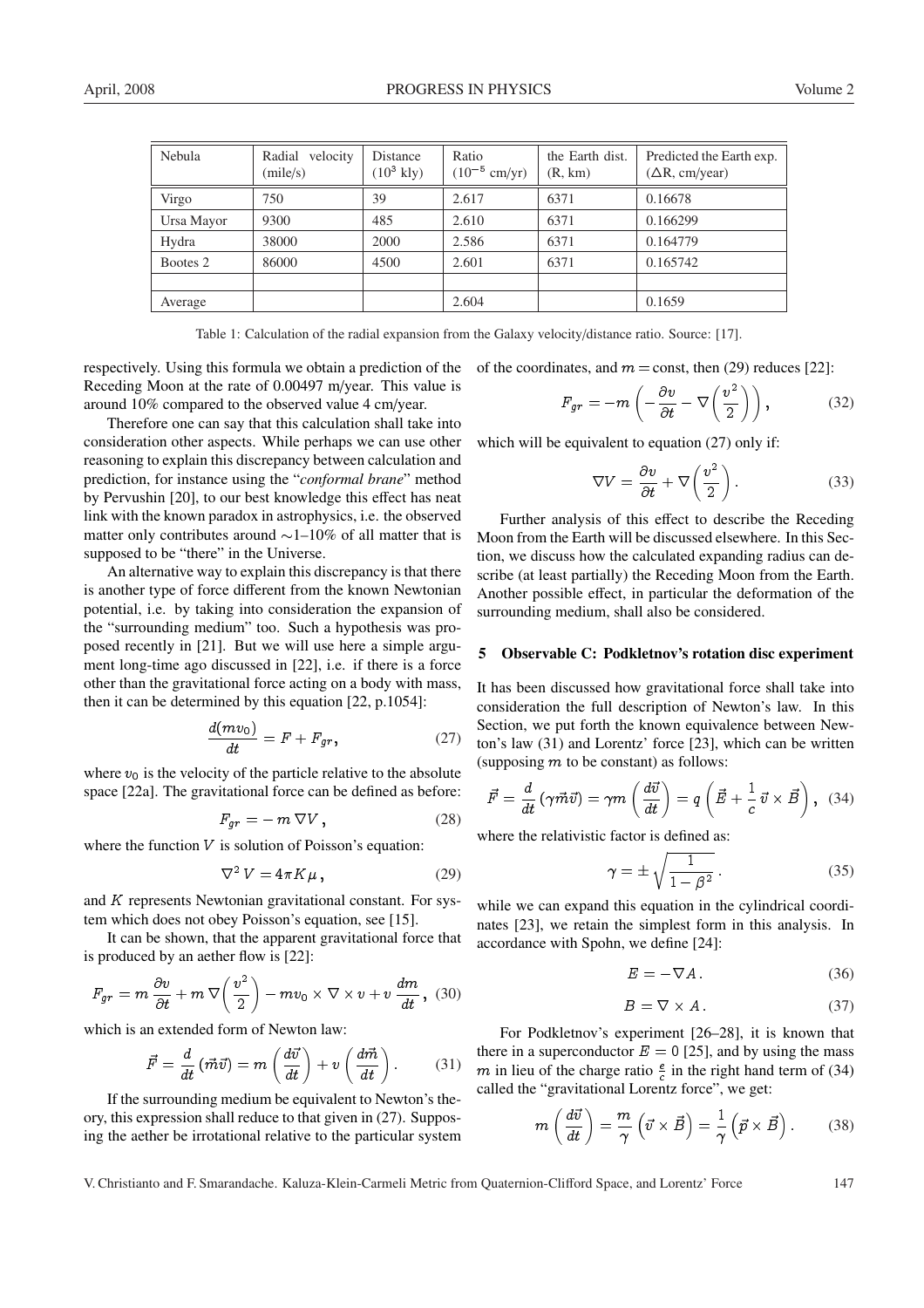Let us suppose we conduct an experiment with the weight  $w = 700$  g, the radius  $r = 0.2$  m, and it rotates at  $f = 2$  cps (cycle per second), then we get the velocity at the edge of the disc as:

$$
v = 2\pi \cdot fr = 2.51 \text{ m/sec},\tag{39}
$$

and with known values for  $G = 6.67 \times 10^{-11}$ ,  $c \approx 3 \times 10^8$  m/sec,  $M_{earth} = 5.98 \times 10^{24}$  kg,  $r_{earth} = 3 \times 10^{6}$  m, then we get:

$$
F_{gr} = \frac{G}{c^2 r} M v \approx 3.71 \times 10^{-9} \text{ newton/kgm sec.}
$$
 (40)

Because  $B = F/m$ eter, then from (39), the force on the disc is given by:

$$
F_{disc} = \vec{B}_{earth} \cdot \vec{p}_{disc} \approx B_{earth} \cdot \left( m \frac{c}{\gamma} \right). \tag{41}
$$

High-precision muon experiment suggests that its speed can reach around  $\sim 0.99$  c. Let us suppose in our disc, the particles inside have the speed 0.982 c, then  $\gamma^{-1} = 0.1889$ . Now inserting this value into (40), yields:

$$
F_{disc} = (3.71 \times 10^{-9}) \cdot (0.7) \cdot (3 \times 10^{8}) \cdot 0.189 =
$$
  
= 0.147 newton = 14.7 gr. (42)

Therefore, from the viewpoint of a static observer, the disc will get a mass reduction as large as  $\frac{14.7}{700} = 2.13\%$ , which seems quite near with Podkletnov's result, i.e. the disc can obtain a mass reduction up to 2% of the static mass.

We remark here that we use a simplified analysis using Lorentz' force, considering the fact that superconductivity may be considered as a relativistic form of the ordinary electromagnetic field [25].

Interestingly, some authors have used different methods to explain this apparently bizarre result. For instance, using Tajmar and deMatos' [29] equation:  $\gamma_0 = \frac{a\Omega}{2} = \frac{0.2 \cdot 2}{2} = 0.2$ . In other words, it predicts a mass reduction around  $\sim \frac{0.2}{9.8} = 2\%$ , which is quite similar to Podkletnov's result.

Another way to describe those rotating disc experiments is by using simple Newton law [33]. From equation (31) one has (by setting  $F = 0$  and because  $g = \frac{dv}{dt}$ ):

$$
\frac{dm}{dt} = -\frac{m}{v}g = -\frac{m}{\omega R}g\,,\tag{43}
$$

Therefore one can expect a mass reduction given by an angular velocity (but we're not very how Podkletnov's experiment can be explained using this equation).

We end this section by noting that we describe the rotating disc experiment by using Lorentz' force in a rotating system. Further extension of this method in particular in the context of the (extended) Q-relativity theory, will be discussed in the subsequent Section.

#### 6 Possible link with Q-Relativity. Extended 9D metric

In the preceding Section, we have discussed how closed FLRW metric is associated to the group with nonzero quaternions, and that Carmeli metric belongs to the group. The only problem with this description is that it neglects the directions of the velocity other than against the  $x$  line.

Therefore, one can generalize further the metric to become [1, p.5]:

$$
-\tau^2 (dv_R)^2 + dz^2 + dy^2 + dx^2 = 0,
$$
 (44)

or by considering each component of the velocity vector [23]:

$$
(i\tau dv_X)^2 + (i\tau dv_Y)^2 + (i\tau dv_Z)^2 ++ dz^2 + dy^2 + dx^2 = 0.
$$
 (45)

From this viewpoint one may consider it as a generalization of Minkowski's metric into biquaternion form, using the modified Q-relativity space [30, 31, 32], to become:

$$
ds = (dx_k + i\tau dv_k) q_k. \tag{46}
$$

Please note here that we keep using definition of Yefremov's quaternion relativity (Q-relativity) physics [30], albeit we introduce  $dv$  instead of  $dt$  in the right term. We propose to call this metric *quaternionic Kaluza-Klein-Carmeli metric*.

One possible further step for the generalization this equation, is by keep using the standard Q-relativistic dt term, to become:

$$
ds = (dx_k + ic dt_k + i\tau dv_k) q_k, \qquad (47)
$$

which yields 9-Dimensional extension to the above quaternionic Kaluza-Klein-Carmeli metric. In other words, this generalized 9D KK-Carmeli metric is seemingly capable to bring the most salient features in both the standard Carmeli metric and also Q-relativity metric. Its prediction includes plausible time-evolution of some known celestial motion in the solar system, including but not limited to the Earth-based satellites (albeit very minute). It can be compared for instance using Arbab's calculation, that the Earth accelerates at rate 3.05 arcsec/cy<sup>2</sup>, and Mars at 1.6 arcsec/cy<sup>2</sup> [12]. Detailed calculation will be discussed elsewhere.

We note here that there is quaternionic multiplication rule which acquires the compact form [30–32]:

$$
1q_k = q_k 1 = q_k , \quad q_j q_k = -\delta_{jk} + \varepsilon_{jkn} q_n , \qquad (48)
$$

where  $\delta_{kn}$  and  $\varepsilon_{jkn}$  represent 3-dimensional symbols of Kronecker and Levi-Civita, respectively [30]. It may also be worth noting here that in 3D space Q-connectivity has clear geometrical and physical treatment as movable Q-basis with behavior of Cartan 3-frame [30].

In accordance with the standard Q-relativity [30, 31], it is also possible to write the dynamics equations of Classical Mechanics for an inertial observer in the constant Q-basis, as follows:

$$
m\,\frac{d^2}{dt^2}\left(x_kq_k\right) = F_kq_k\,. \tag{49}
$$

Because of the antisymmetry of the connection (the generalized angular velocity), the dynamics equations can be written in vector components, by the conventional vector no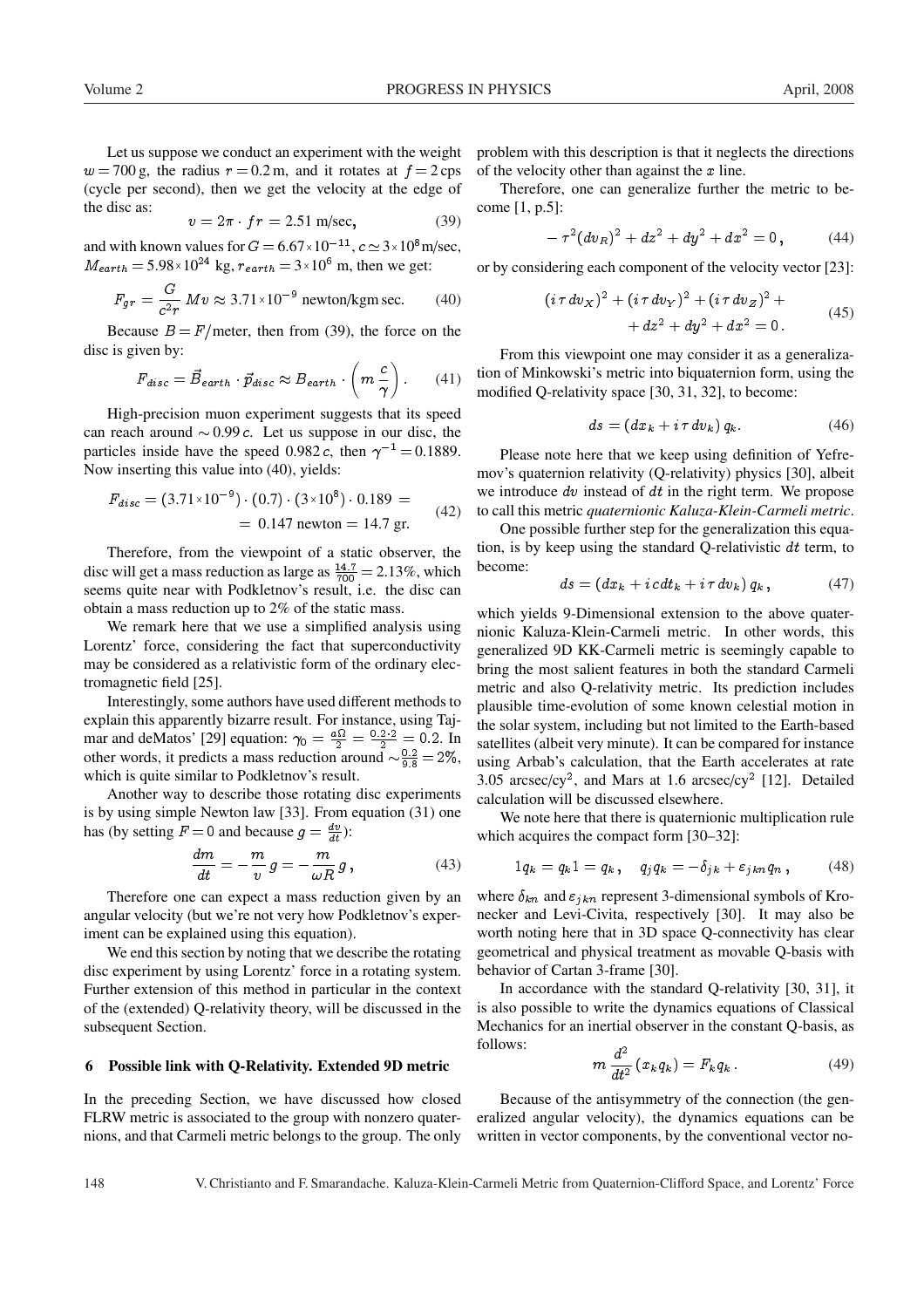tation [30, 32]:

$$
m\left(\vec{a}+2\vec{\Omega}\times\vec{v}+\vec{\Omega}\times\vec{r}+\vec{\Omega}\times(\vec{\Omega}\times\vec{r})\right)=\vec{F},\qquad(50)
$$

which represents known types of classical acceleration, i.e. the linear, the Coriolis, the angular, and the centripetal acceleation, respectively.

Interestingly, as before we can use the equivalence between the inertial force and Lorentz' force (34), therefore equation (50) becomes:

$$
m\left(\frac{d\vec{v}}{dt} + 2\vec{\Omega} \times \vec{v} + \vec{\Omega} \times \vec{r} + \vec{\Omega} \times (\vec{\Omega} \times \vec{r})\right) =
$$
  
=  $q_{\otimes} \left(\vec{E} + \frac{1}{c} \vec{v} \times \vec{B}\right),$  (51)

or

$$
\left(\frac{d\vec{v}}{dt}\right) = \frac{q_{\otimes}}{m} \left(\vec{E} + \frac{1}{c}\vec{v} \times \vec{B}\right) -
$$

$$
-\frac{2\vec{\Omega} \times \vec{v} + \vec{\Omega} \times \vec{r} + \vec{\Omega} \times (\vec{\Omega} \times \vec{r})}{m}.
$$
(52)

Please note that the variable  $q$  here denotes electric charge, not quaternion number.

Therefore, it is likely that one can expect a new effects other than Podkletnov's rotating disc experiment as discussed in the preceding Section.

Further interesting things may be expected, by using (34):

$$
\vec{F} = m \left( \frac{d\vec{v}}{dt} \right) = q \left( \vec{E} + \frac{1}{c} \vec{v} \times \vec{B} \right) \Rightarrow \n\Rightarrow m (d\vec{v}) = q \left( \vec{E} + \frac{1}{c} \vec{v} \times \vec{B} \right) dt.
$$
\n(53)

Therefore, by introducing this Lorentz' force instead of the velocity into (44), one gets directly a plausible extension of Q-relativity:

$$
ds = \left[ dx_k + i\tau \, \frac{q}{m} \left( \vec{E}_k + \frac{1}{c} \, \vec{v}_k \times \vec{B}_k \right) dt_k \right] q_k \,. \tag{54}
$$

This equation seems to indicate how a magnetic wormhole can be induced in 6D Q-relativity setting [16, 19]. The reason to introduce this proposition is because there is known link between magnetic field and rotation [34]. Nonetheless further experiments are recommended in order to refute or verify this proposition.

#### 7 Possible link with quantum gravity

In this Section, we remark that the above procedure to derive the closed FLRW-Carmeli metric from the group with nonzero quaternions has an obvious advantage, i.e. one can find Quantum Mechanics directly from the quaternion framework [35]. In other words, one can expect to put the gravitational metrical (FLRW) setting and the Quantum Mechanics setting in equal footing. After all, this may be just a goal sought in "quantum gravity" theories. See [4a] for discussion

on the plausible quantization of a gravitational field, which may have observable effects for instance in the search of extrasolar planets [35a].

Furthermore, considering the "phonon metric" described in (20), provided that it corresponds to the observed facts, in particular with regards to the "surrounding medium" vortices described by (26–29), one can say that the "surrounding medium" is comprised of the phonon medium. This proposition may also be related to the superfluid-interior of the Sun, which may affect the Earth climatic changes [35b]. Therefore one can hypothesize that the signatures of quantum gravity, in the sense of the quantization in gravitational large-scale phenomena, are possible because the presence of the phonon medium. Nonetheless, further theoretical works and observations are recommended to explore this new proposition.

### 8 Concluding remarks

In the present paper we begun with a representation of a group with non-zero quaternions to derive closed FLRW metric [1], and we obtained Carmeli 5D metric [4] from this group. The resulting metric can be extended further to become 5D and 6D metric (called by us *Kaluza-Klein-Carmeli metric*).

Thereafter we discussed some plausible implications of this metric. Possible implications to the Earth geochronometrics and possible link to the coral growth data were discussed. In subsequent Section we explained Podkletnov's rotating disc experiment. We also noted possible neat link between Kaluza-Klein-Carmeli metric and Yefremov's Q-Relativity, in particular we proposed a further extension of Q-relativity to become 9D metric. Possible implications to quantum gravity, i.e. possible observation of the quantization effects in gravitation phenomena was also noted.

Nonetheless we do not pretend to have the last word on some issues, including quantum gravity, the structure of the aether (phonon) medium, and other calculations which remain open. There are also different methods to describe the Receding Moon or Podkletnov's experiments. What this paper attempts to do is to derive some known gravitational phenomena, including Hubble's constant, in a simplest way as possible, without invoking a strange form of matter. Furthermore, the Earth geochronometry data may enable us to verify the cosmological theories with unprecedented precision.

Therefore, it is recommended to conduct further observations in order to verify and also to explore the implications of our propositions as described herein.

#### Acknowledgment

The writers would like to thank to Profs. C. Castro and A. Yefremov for valuable discussions. Special thanks to Prof. D. Rapoport for insightful remarks in particular concerning possible link between gravitation and torsion.

Submitted on February 25, 2008 / Accepted on March 10, 2008